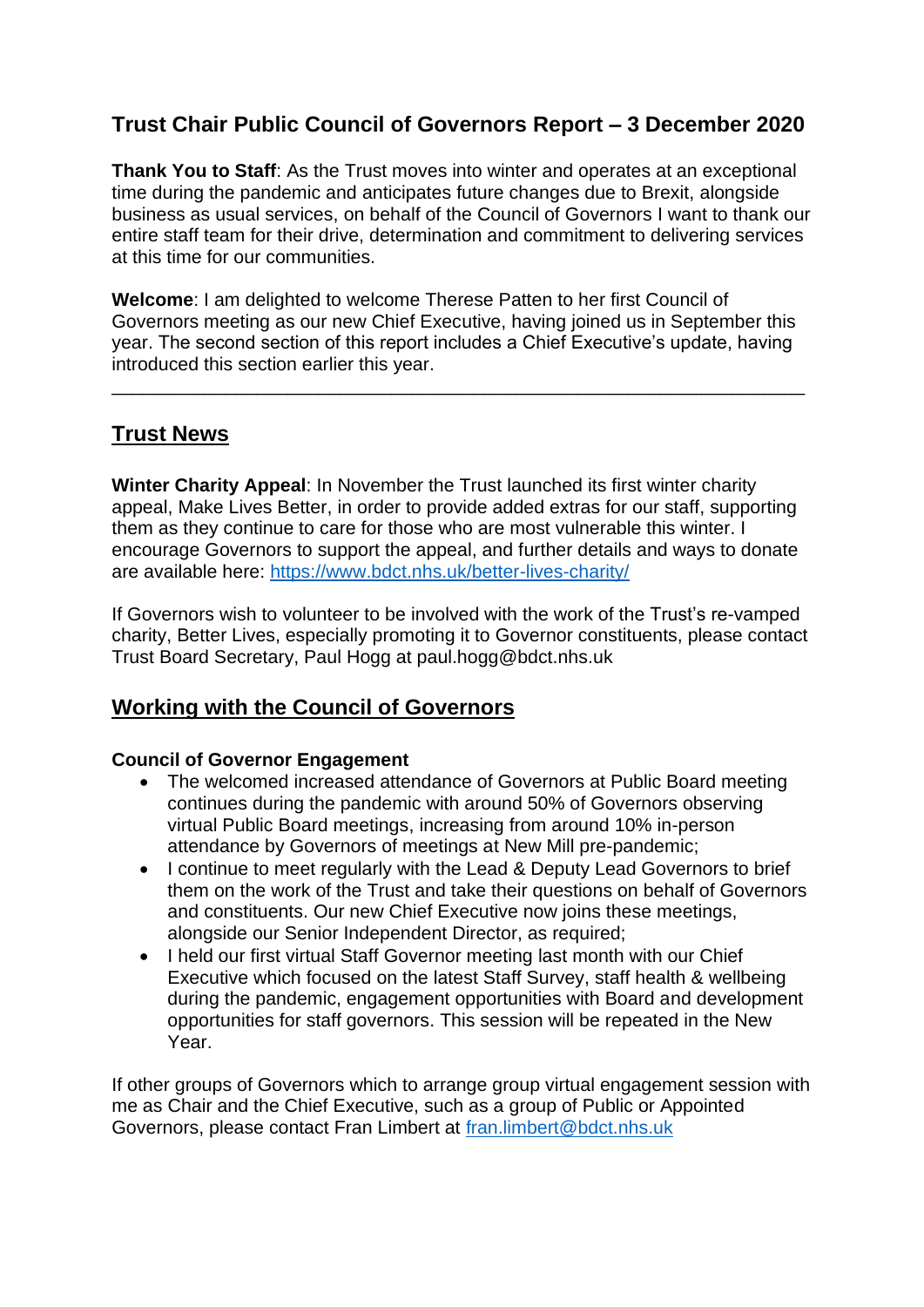### **Virtual Open House Sessions**

Virtual Open House session for Governors on 30 April, 11 June and 27 July so far this year have been well received by Governors with around 50% attendance from the Council, and we have taken on board feedback to refine session topics in future. Thank you to Governors who took part in the virtual focus group session with Bradford Care Alliance and the Trust and the Trust on 29 September to inform the plans for the Community Collective into 2021 which will bring more effectively together primary care and our community services, working with the voluntary and community sector. Looking ahead, we will be planning more virtual Open House sessions into 2021 for Governors, including on our Quality Report in the New Year.

### **Governor Communications, including Friday Folder**

I would welcome Governor feedback on communications with the Council of Governors into 2021 to ensure sufficient information and suitable frequency of information is being shared.

The Governor Friday Folder email update which has been produced and shared with Governors on a weekly basis for a number of years under the previous Chair and continued by me is one example of this. In the last six weeks we have tracked the weekly engagement with the Friday Folder, and between 10% and 25% of Governors read the Friday Folder each week. We want this method of communication to be effective and would like to change the frequency from weekly to either fortnightly or monthly, and Governor views are welcomed.

Please contact Ritta Harrison at [ritta.harrison@bdct.nhs.uk](mailto:ritta.harrison@bdct.nhs.uk) if you would like to volunteer to share your views on Governor communications.

## **Strategic**

### **Our Well Led Journey**

As part of the Trust's continued journey to meet the Care Quality Commission's (CQC's) well-led framework and build our well-led infrastructure, the Board held a further development session with the external consultants, MIH Solutions, on 2 November to receive feedback from the check and challenge sessions with members of the Board and the Senior Leadership Team during the autumn, and identify the next set of priority actions for the next two months in this phase of well-led work. A reminder of the national CQC well-led framework is available here: <https://www.england.nhs.uk/well-led-framework/>

Governors can review the November 2020 Public Board paper Item 17 to find out more on the Trust's current phase of well-led work to meet the framework here: <https://www.bdct.nhs.uk/about-us/our-board/board-papers/> To highlight, the Trust's current phase of well-led work includes:

• The Trust's new *Go See* Framework for visits, building on the already established virtual service visits for Board members that have been operational throughout COVID-19. This Care Trust Way initiative is based on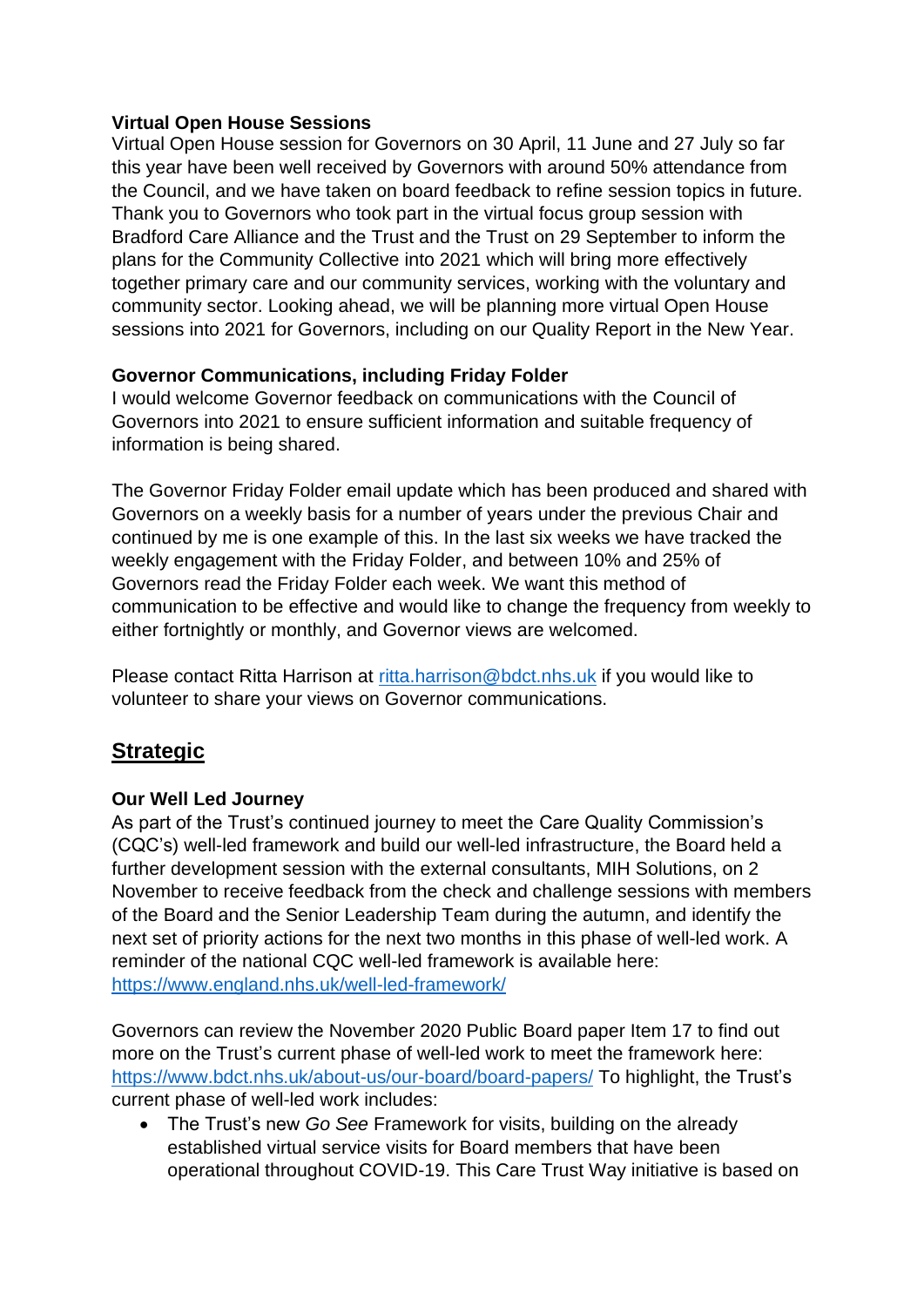the concept of a Gemba walk with opportunities for Board members to use different visits are a vehicle for the Trust to '*Know its Business, Run its Business and Improve its Business'* at both an operational and a strategic level. Go See visits will begin this month and there is the opportunity for Governors as always to observe Non Executive Directors (NEDs) attending these visits. To note, our developing Board virtual visit practice was recently noted as welcomed practice during our MIH Solutions independent review.

• The Trust's revised structure of key internal governance meetings that have reporting aligned to key Board Committees.

A review of evidence against the CQC's well-led Key Lines of Enquiry (KLOEs) is currently underway for this phase of well-led work and will be presented to Board from next month and shared with Governors in summary in the New Year.

#### **West Yorkshire & Harrogate (WY&H) Committees in Common for Mental Health, Learning Disabilities and Autism (MHLD&A)**

From this Public Council of Governors meeting onwards the reporting of the activity of the West Yorkshire & Harrogate (WY&H) Committees in Common will be enhanced to having a governance committee report, alongside our internal Trust committees. This aims to align further this collective governance at the Integrated Care System (ICS) level of the four trusts involved across West Yorkshire & Harrogate, including BDCFT, with the Trust's Chair and Chief Executive representing the Trust and having delegated authority in being members of the Committees in Common. The timing of this reporting development is particularly due to a number of MHLD&A service transformations becoming live, such as Assessment Treatment Unit services, or will become live by spring 2021.

To note, Governors had the opportunity to join the recent WY&H Committees in Common six-monthly event held virtually on 27 November which provided briefings on live regional service transformations, involving the Trust. Thanks to those Governors who represented the Trust at the virtual event, alongside BDCFT NEDs.

## **Outcomes Focused**

#### **Responding to the Pandemic**

Today's Private and Public Council of Governors meetings will include updates from the Executive team on the Trust's plans, activities and learning in responding to the current pandemic. Past Council meetings and virtual Open House session for Governors in April, June and July so far this year have provided the opportunity for Governors to be briefed and ask questions of the Board on the Trust's work during Covid-19.

As shared with the Council at our last meeting and via Friday Folder updates to Governors, the Trust continues its incident command framework which was established in March 2020, including Gold Command. As Trust Chair I continue to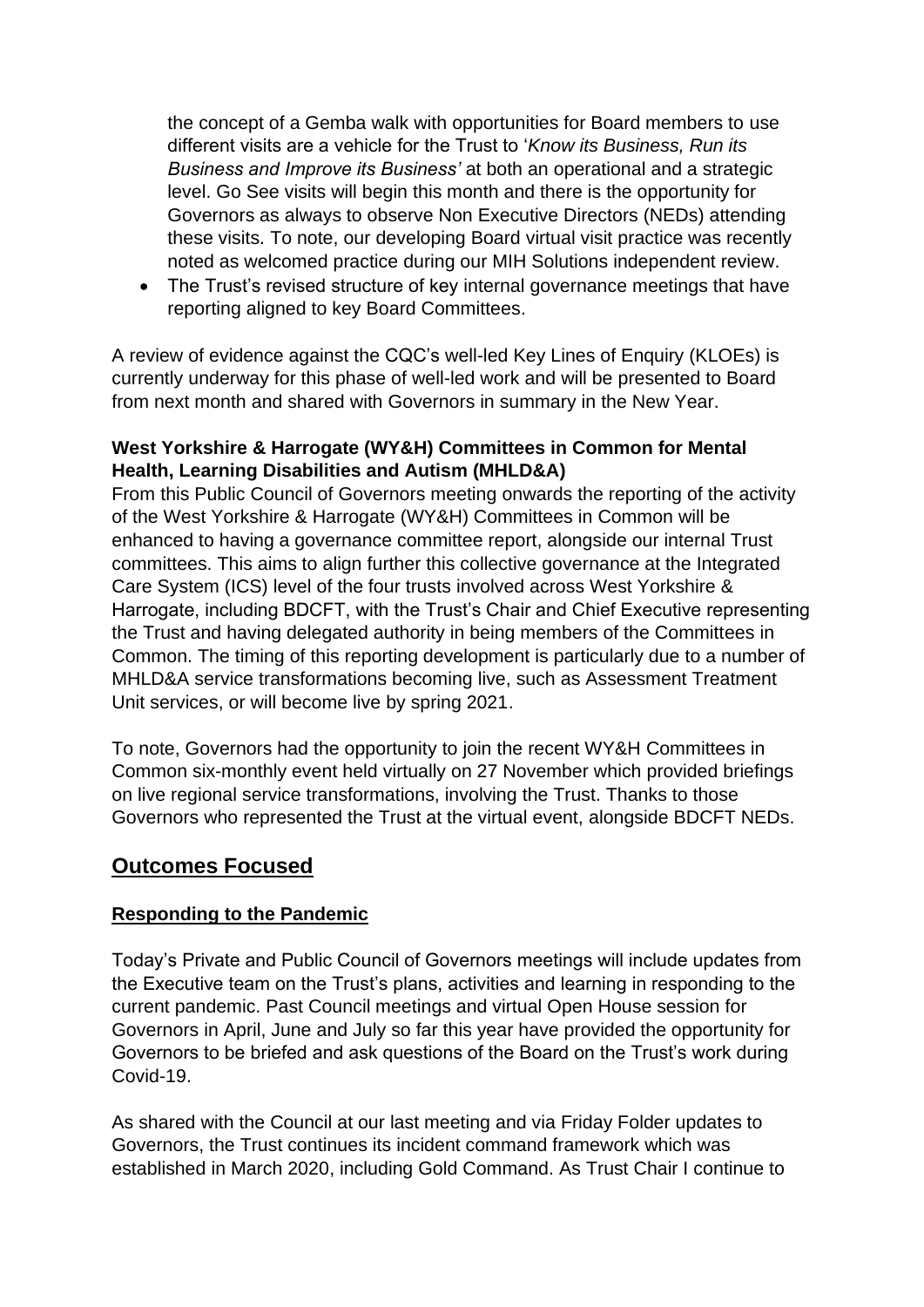attend Gold Command, currently a weekly meeting of Executives, chaired by our Chief Executive as Gold Commander. NEDs receive a weekly report from Gold Command on the Trust's response to the pandemic.

### **Governance Developments**

### **Committee Assurance Reports – A new 'Triple A' approach to assurance**

Discussions have been taking place internally on how to further improve the reporting processes from Committees to Trust Board. A revised template is being introduced from last month onwards which helps summarise key items at Committee meetings around a 'Triple A' approach with the following categories:

- Alert to escalate an issue that requires Board discussion or action;
- Advise to highlight an issue that may require further monitoring (by the Committee) over a period of time; and
- Assure to provide positive news on performance, best practice or celebrate awards.

It is not the intention to duplicate Committee minutes (as these will now be part of the private Board pack for cross-reference), but to help focus the Board on a small number of key issues and support the ability to triangulate risk discussions taking place across Committees. Governors observing NEDs during Committees from 16 November onwards will note this enhancement of assurance practice.

#### **Review of the role of Governors, service user representatives and other observers at Committee meetings**

As a Trust, we encourage observers, including Governors, at our Board meetings and Committee meetings to demonstrate transparency and give the opportunity for Governors to observe NEDs in fulfilling their role in holding NEDs to account for the performance of the Board . Since the start of COVID-19 and with the more widespread use of MS Teams for virtual meetings, we have seen an increased uptake in Governors observing Board/Committee meetings which is to be encouraged. Committee members value these contributions and Committee Chairs have rightly emphasised the importance of Governors fulfilling their roles as well the involvement of service users in Committees to bring lived experience to our governance process.

To further strengthen the process, Committee Chairs will be adopting the following standardised practice:

- Welcome any observers at the start of the meeting, ask them to introduce themselves (and if external to the Trust) explain their interest in attending as an observer;
- Explain that there will be an opportunity to deal with any issues/queries raised by observers before the break in the meeting procedures (if there is one scheduled) or at the end of the meeting when the effectiveness of the meeting is reviewed;
- Consistency of observers receiving the agenda and minutes of the last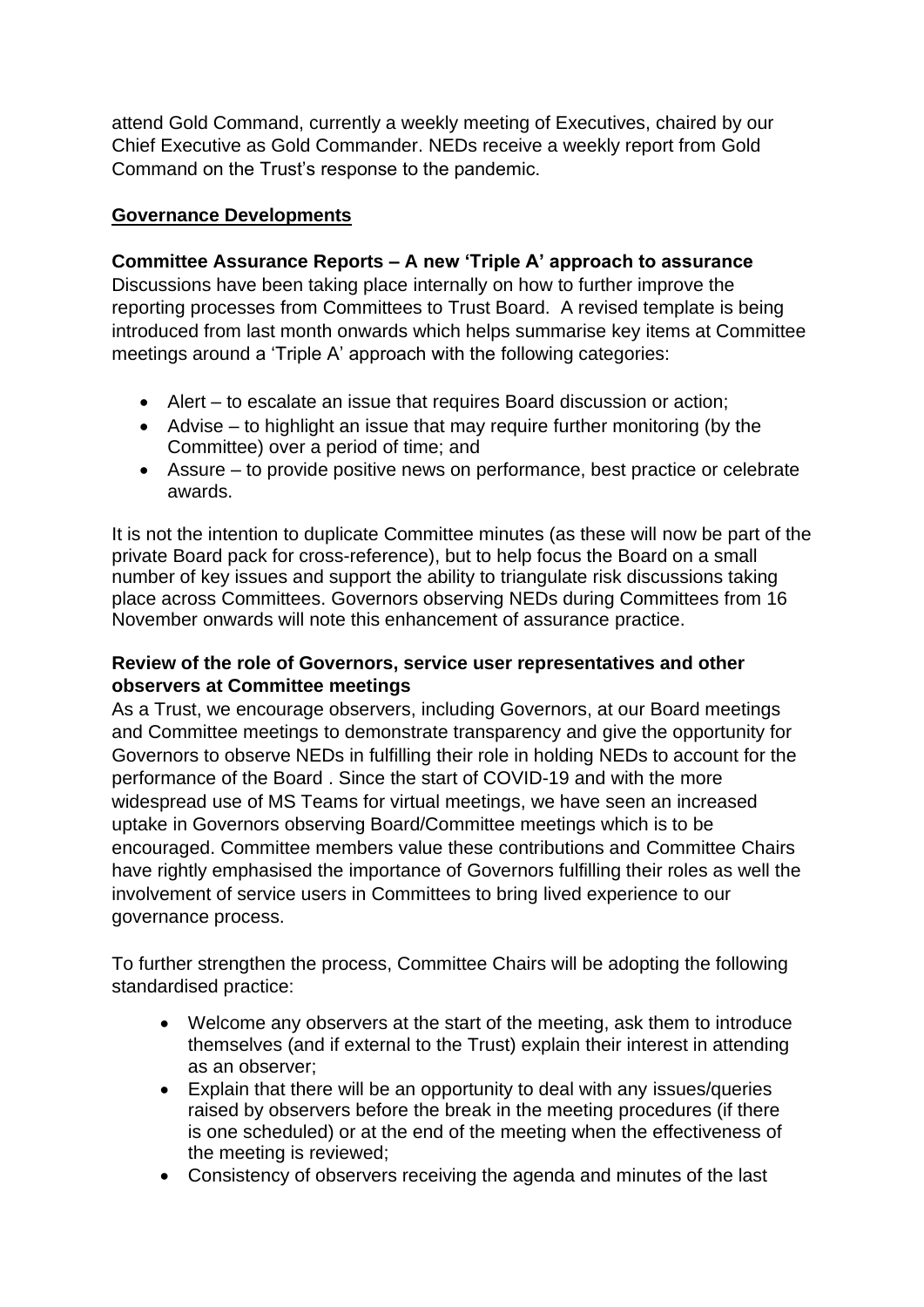meeting electronically before the meeting;

- If the meeting is arranged on MS Teams, encourage observers to note any issues in the Chat function; if it is a simple explanation required (such as an acronym), the Chair may deal with this at the time or decide to collate any questions and cover them before the break or end of the meeting; and
- Provide Governors (or other observers) with the opportunity to provide any personal reflections at the end of the meeting or through an email direct to the Chair of the meeting.

#### **Development of the requirements of Non-Executive Director remits across NHS trusts**

Following NHS Improvement's appointment of Andrew Chang as a Non Executive Director (and Audit Chair) at Yorkshire Ambulance Service, a piece of work has been undertaken by the Director of Corporate Affairs with the Company Secretary Network to highlight where Foundation Trusts (FTs) and NHS Trusts have appointed NEDs across different NHS providers. There are a number of examples nationally where existing NEDs have been appointed by NHS Improvement into another Trust or where FTs have appointed NEDs who were already operating in another Trust with positive examples of wider partnership working and learning.

The key issues for provider Boards (and Governors in FTs) would be to consider whether such an appointment gave grounds for concerns about any significant conflict of issues, independence of role, or the ability to commit sufficient time to undertake NED duties. This would be relevant in terms of geography (where organisations were in the same ICS), or type of trust (seeking similar roles in the same sector, locally), for example. Our constitution is sufficiently flexible to allow this arrangement, but as the appointing body, Governors would need to take these issues into consideration for future appointments. The Trust's Constitution was last reviewed in July 2018 and as a matter of best practice, it will be reviewed again before the end of 2020/21 to take this benchmarking work into account as well other governance developments relating to wider system working which is developing.

#### **Board Training & Development**

#### The **Trust has signed up to the nationally funded NHS Digital Boards**

**development programme** and the first Board session took place on 30 November. It focused on sharing good practice and peer learning on digital transformation through a range of events, publications and board development sessions. NHS Providers is partnering with the digital transformation consultancy Public Digital to deliver the programme to the Trust.

The Board's training and development planner for 2020 introduced in January this year and revised in July continues to support our Board in its work and development, particularly for newer Board members, and please find attached in **Appendix 6.1** the latest version.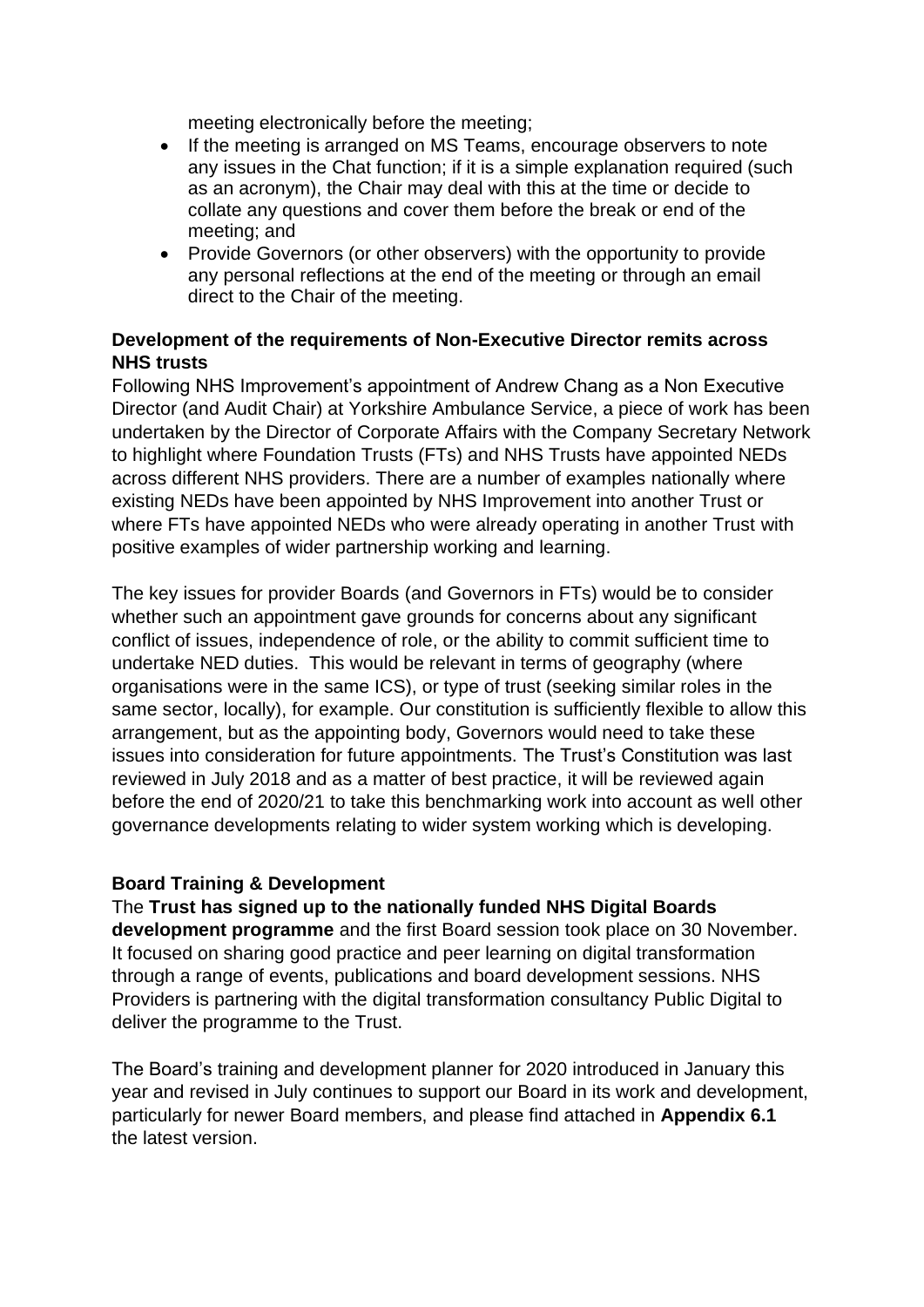### **Board Skills Matrix**

One year on since its introduction, our Board Skills Matrix has been reviewed and updated to reflect Board membership changes and revisions to Committee membership and NED champion roles now our new Board is further embedded. This is attached in **Appendix 6.2**. The changes further strengthen the NED composition on Committees, aligning strengths and experience of individuals and cross-referencing champion roles to Committee Chair responsibilities, meeting Trust and NHSI/E requirements. For specific NED remits arrangements for the frequency of meetings with Executive Directors and other senior managers has been identified to help with evidenced assurance and support individual NED roles and development plans.

When joining the Trust as Chair in autumn 2019 I attended Committees as part of my induction, and attended Committees in 2020 to support adaptions in governance due to the pandemic from March onwards and for specific agenda items. As an exception I was a member of the Workforce & Equality Committee to support its set-up during 2020, bringing past NHS Board experience, and I will now step down from the Committee and NED Carole Panteli will replace me from 2021 onwards. I will attend future Committees on an ad hoc basis for either specific agenda items, as appropriate, or to observe NED performance, linked to NED appraisals.

## **Partnerships**

### **Engagement in the Local Place System in Bradford & Craven:**

- Interviewed, alongside our Chief Executive, for the Bradford & Craven's governance consultation to inform future governance arrangements for local place-based working under the developing Act as One approach for health & social care. To note: The Board received a briefing on Act as One at the October 2020 Private Board meeting;
- Continued monthly update meetings with the Leader of Bradford Council;
- Looking ahead, I have invited Bradford Care Alliance (BCA) to attend our Board day in February 2021 to support developing plans for the Community Collective between the Trust and BCA with the voluntary sector, following their first update report to Public Board on 24 September.

### **Engagement in the Integrated Care System via the West Yorkshire & Harrogate (WY&H) Partnership:**

- Developed regular engagement between the trust chairs linked to the WY&H Committees in Common for MHLD&A to exchange practice during the pandemic, improve NED and Governor/Lay Member engagement with the Committee, and support the WY&H Partnership team to further develop governance arrangements;
- Attendance of the Yorkshire & Humber NHS Chairs virtual Forums, including virtual group discussions with the NHSE/I Regional Director and Chief Executive of NHS Providers.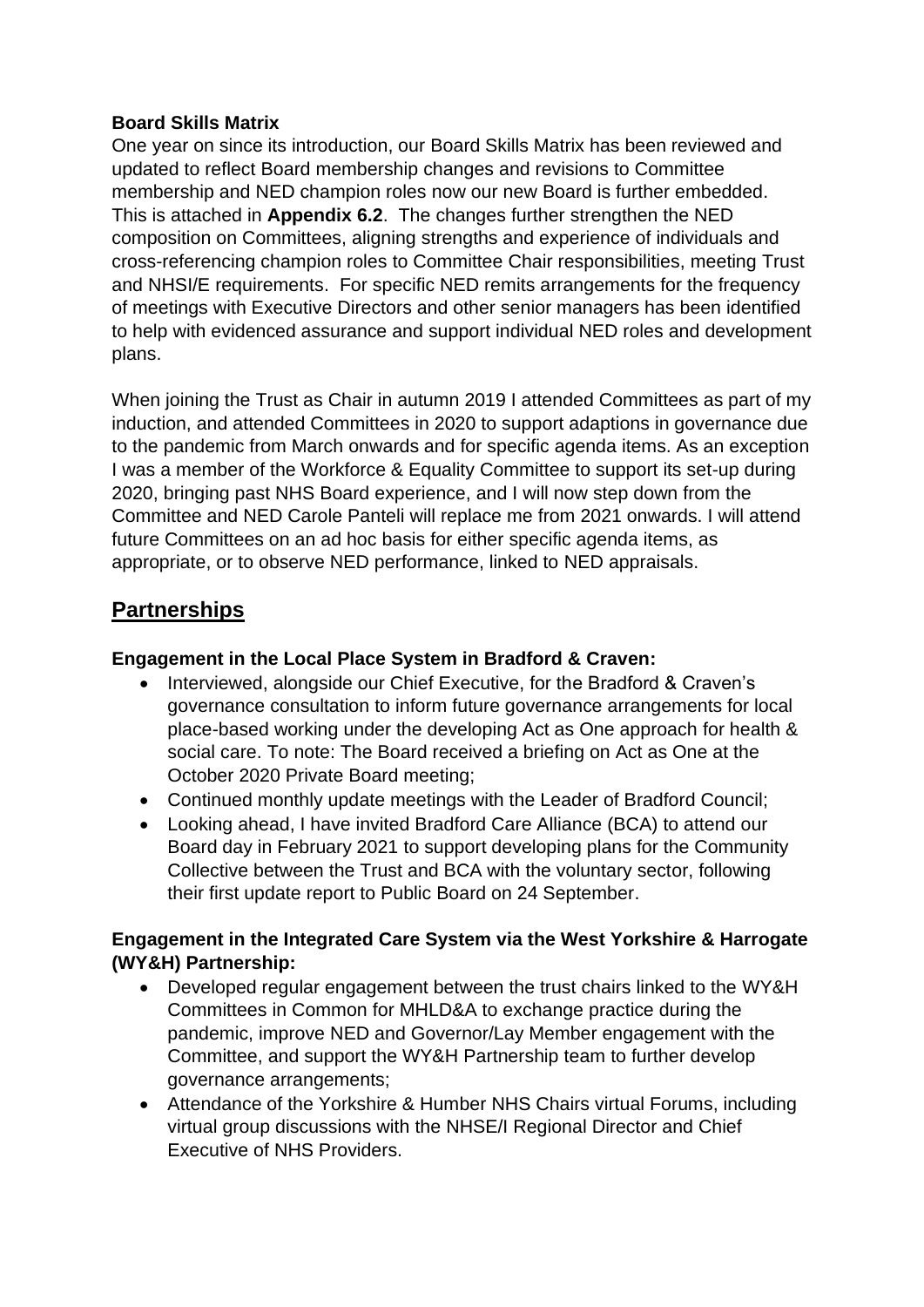#### **National Engagement Opportunities:**

- Invited attendee and contributor to the NHS Confederation's virtual roundtable on tackling health inequalities, chaired by Lord Victor Adebowale CBE, Chair of NHS Confederation, on 2 November;
- Guest Speaker at the Good Governance Institute's (GGI) virtual Breakfast Seminar Series on NHS system working on 11 November which has led to being invited to become a founding member of GGI's Faculty;
- Regular attendance of the Mental Health Network & GGI weekly seminar for mental health trust chairs to exchange practice during the pandemic;
- Looking ahead, I am a confirmed member of NHS Providers' consultation group on future national legislative changes in the NHS into 2021.

## **People**

### **NED Performance**

I have held informal one to one reviews virtually with NEDs during the autumn to revisit their 2020/21 objectives set in June this year during their annual appraisals, discuss training & development opportunities, assess mandatory training compliance, review their risk assessments, and reflect on our work as a Board during the pandemic. There has especially been a focus on supporting newer NEDs who joined in 2019/20. Governors will be informed of a formal review of NED performance at a Council meeting in summer 2021, following the annual NED appraisal process.

### **Equality Diversity & Inclusion**

The Board's commitment and support of achieving equality, diversity and inclusion (EDI) in the Trust continues in the following ways:

- Reverse mentoring between the Board and staff with protected characteristics took place for the third time since December 2019 with Board members meeting with staff with disabilities and long-term health conditions after the Workforce & Equality Committee on 28 September. Each session results in pledges from Board members to further achieve EDI within the Trust;
- Board members continue to engage with forums for staff with protected characteristics, including the Rainbow Alliance forum and Aspiring Cultures Network, especially for Black History Month virtual events;
- Board representation at the virtual Beyond Words Campaign celebratory event on 30 November to profile and celebrate EDI best practice with staff in the Trust, especially linked to Black History Month and Disability Awareness Month;
- Board representation continues at the meetings of the Strategic EDI Group which has been formed during the pandemic and now meets monthly;
- We are pleased to support NEDs, especially Andrew Chang, who have joined the national Secole Group for BAME NEDs, and more information is here: [https://www.seacolegroup.com/about;](https://www.seacolegroup.com/about)
- NEDs have been informed of NHSI/E's commitment to ensuring greater diversity on Boards and Governing Bodies and, along with NHS Providers, their wish to reach out to NEDs and Lay Members with disabilities to explore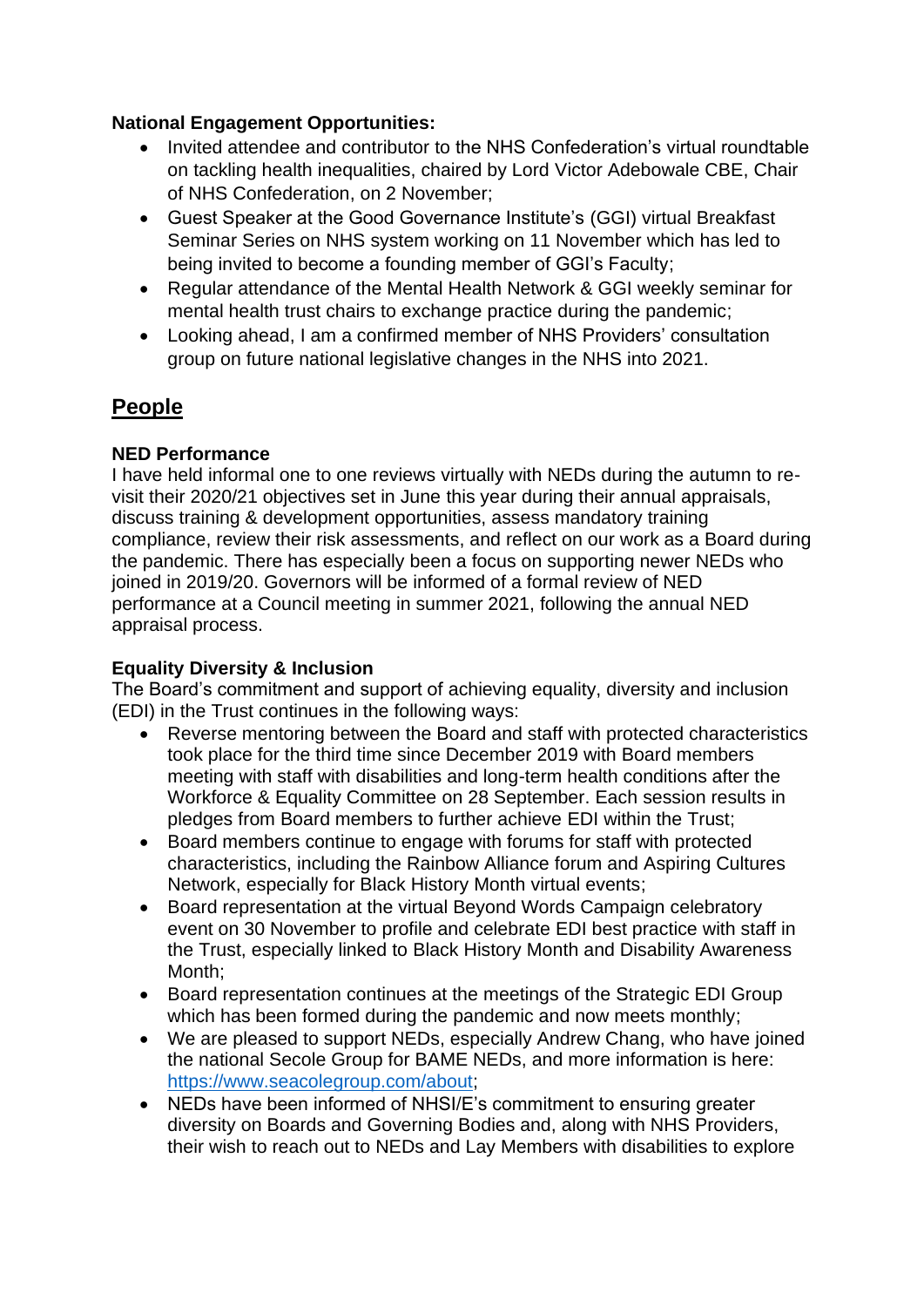interest in establishing a disability network that might both provide mutual support and assist in addressing the underrepresentation.

**Cathy Elliott Trust Chair December 2020**

# **Chief Executive Update**

This Trust Chief Executive report provides an overview of news, events and significant issues that have occurred recently as an update for the Council of Governors.

**\_\_\_\_\_\_\_\_\_\_\_\_\_\_\_\_\_\_\_\_\_\_\_\_\_\_\_\_\_\_\_\_\_\_\_\_\_\_\_\_\_\_\_\_\_\_\_\_\_\_\_\_\_\_\_\_\_\_\_\_\_**

## **1 Awards and Recognition**

|                                     | The British Empire Medal was awarded to Belinda Marks, who is<br>our Palliative Care Lead and a Staff Governor at the Trust, for<br>her contribution to nursing.                                                                                                                                                                                                                                                                                                                                                                                                      |
|-------------------------------------|-----------------------------------------------------------------------------------------------------------------------------------------------------------------------------------------------------------------------------------------------------------------------------------------------------------------------------------------------------------------------------------------------------------------------------------------------------------------------------------------------------------------------------------------------------------------------|
| <b>ENURSE<br/>EXPANARDS</b>         | The School Nursing Special Needs team is a finalist in Child<br>Health category of the Royal College of Nursing Institute Nurse<br>Awards 2020, for its ground-breaking Immunisation Preparation<br>Programme that aims to make the immunisation process safer<br>and less distressing for children with special needs.                                                                                                                                                                                                                                               |
| ارد                                 | The Trust's Care Trust Way - our approach to continuous<br>improvement - is shortlisted for HSJ's Staff Engagement Award.<br>The virtual awards ceremony is in March 2021.                                                                                                                                                                                                                                                                                                                                                                                            |
| National<br><b>Diversity Awards</b> | Linzi Maybin, Community Dental Officer and Staff Governor, is<br>nominated for the Community Organisation Award for Disability<br>category in the ITV National Diversity Awards.                                                                                                                                                                                                                                                                                                                                                                                      |
|                                     | Our COVID-19 Community Nursing Home Visiting team is a<br>finalist in the Infection Prevention and Control category of the<br><b>Nursing Times Awards.</b>                                                                                                                                                                                                                                                                                                                                                                                                            |
| Foundation                          | The DIAMONDS (Diabetes and mental illness, improving<br>outcomes and self-management) research programme has been<br>awarded runner up in the National Institute for Health Research<br>Clinical Research Network, McPin Foundation and MQ Service<br>User and Carer Involvement Awards 2020. The awards<br>recognise the achievements of researchers who involve service<br>users, carers and the public in each stage of the research<br>process. Thomas Kabir said: "The McPin Foundation offers our<br>congratulations  the service user and carer involvement in |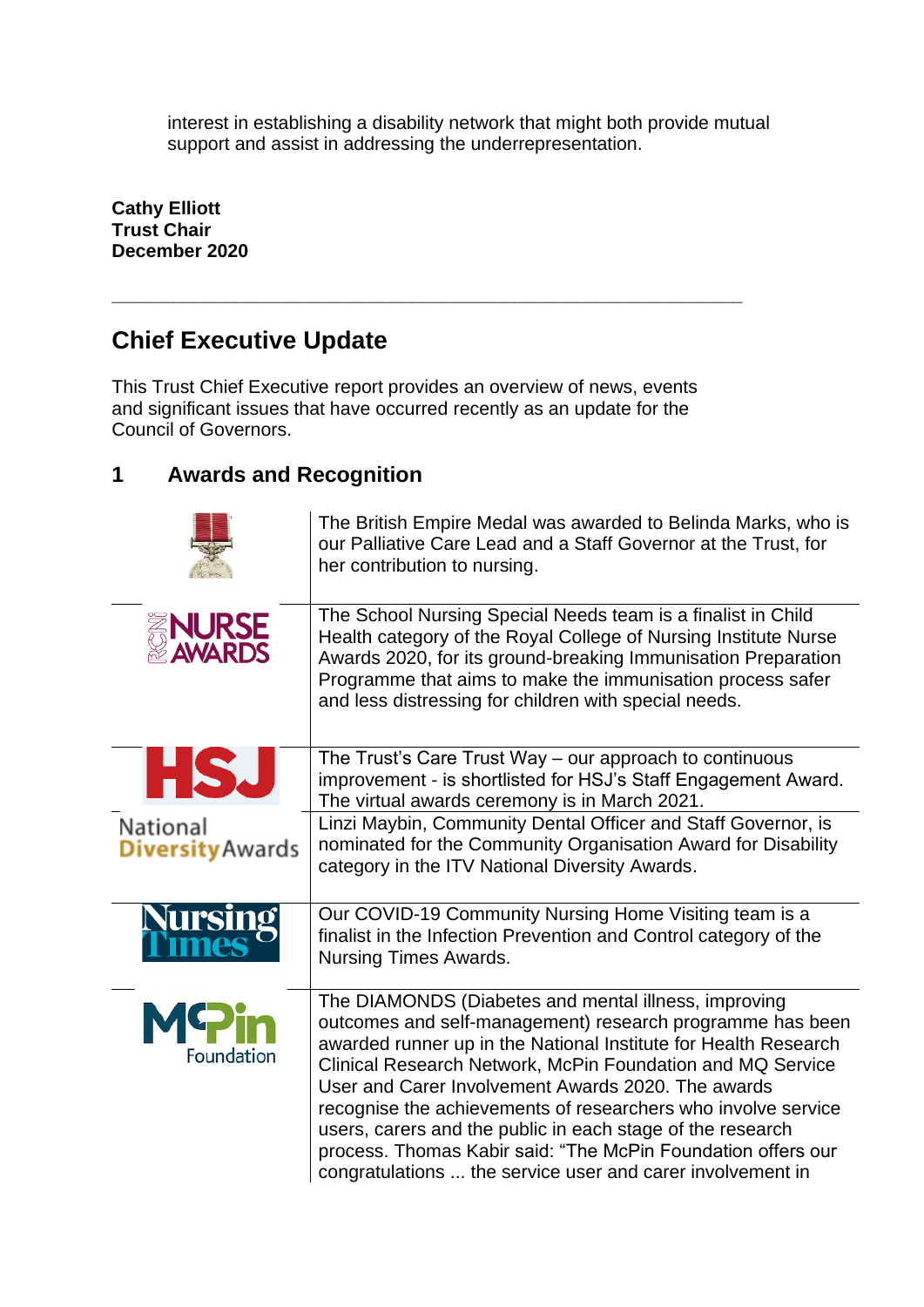these studies has been, and continues to be, exceptional. We hope that many others will follow their good example."

## **2 Trust News and Developments**

Dr Gregor Russell, our director of research, has been appointed to the role of Visiting Associate Professor in the University of Leeds, a role within the University of Leeds Institute of Health Research. The team have been working on the details for some time and are delighted that this increases our partnerships as a research focused Trust. Gregor will be able to network with others in the University of Leeds and we hope to see more grant applications being generated.

Beverley Fearnley has been appointed Deputy Director of Patient Safety, Governance and Risk within the Nursing team. This is a new role that will focus on working with patient safety, quality improvement, accreditation and Care Quality Commission standards. Bev has been with the Trust for a year as Head of Governance and Quality, joining us from NHS Improvement. Last month we appointed Dr Walishety to the role of Patient Safety Clinical Lead. Both these appointments are significant for the Trust and will enable us to focus the work we do on patient safety, learning and quality improvement.

The Trust has been successful in its application to the Department of Health and Social Care to support the implementation of Electronic Prescribing (ePrescribing). The £96,000 funding pot will be spent on equipment, software licenses and some staffing costs, and project implementation begins this financial year. ePrescribing systems have been proven to significantly reduce medication errors and adverse drug events. This is a fantastic milestone for the Trust and will have a tangible impact on harm reduction and patient safety.

The West Yorkshire and Harrogate Health and Care Partnership has secured £1m of funding to establish a hub for staff, and to pilot enhanced occupational health and wellbeing initiatives. The learning from these pilots will be shared and will inform future design of health and wellbeing services. This is in addition to an award of £640,000 to develop and pilot a range of enhanced occupational health and wellbeing initiatives to ensure staff have quick and easy access to targeted support and follow up care.

Work has commenced bringing together health and well-being leads and occupational health colleagues from across our system to mobilise both elements of the funding awards. For our staff this means we will be able to fulfil our aspirations to develop our health and wellbeing offer and ensure it is fully accessed and accessible across physical and mental health interventions. The funding will enable us to ensure constructive, empathic approaches to engaging with staff and remove barriers to accessing support. It will also enable funding of interventions to support staff who may and have been disproportionately affected by COVID-19 and are particularly vulnerable to the effects of the virus. This will include the development of a Long Covid programme.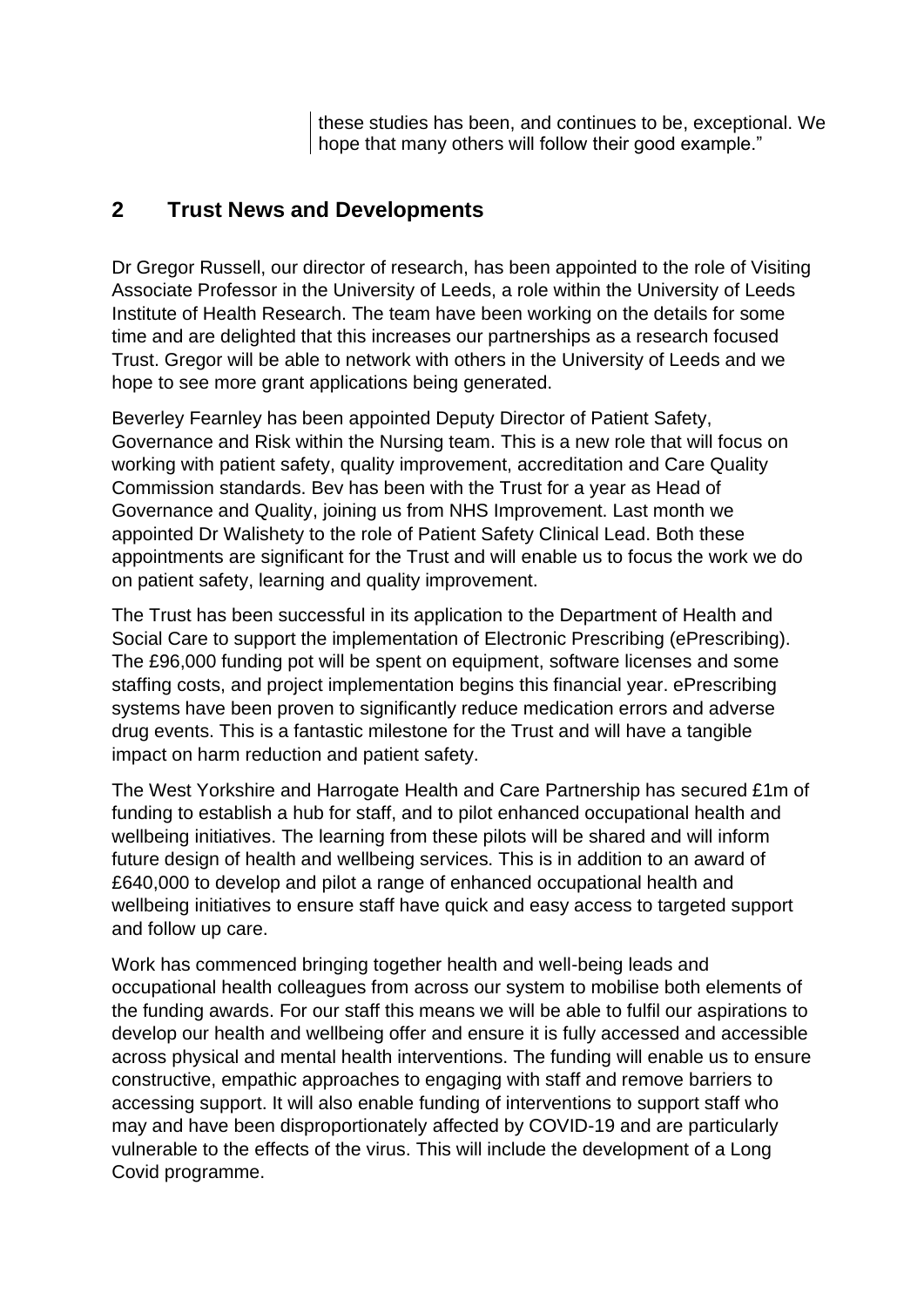Our Director of Nursing and Medical Director met in the month with counterparts from Bradford Teaching Hospital to consider how we work more closely together where both providers have had an involvement in service user care. It was agreed that joint Serious Incident (SI) panels should be used, and a case was identified where this will be taken forward. A summary of SIs is included in the Chief Executive's Public Board report from this month, and the full detail of SIs each month continues to be presented in Private Board meetings due to sensitive patient data and the reporting includes the investigations concluded and learning from deaths.

## **3 Media coverage**

Media and news highlights from the last month included:

| 9 November - launch<br>of Care Trust Charity<br>'Make a Life Better<br>Appeal'   | The Care Trust's charity, Better Lives, invites<br>communities across Bradford, Craven, Airedale,<br>Wharfedale and Wakefield to take part in its 'Make a Life<br>Better' appeal, to support staff during the<br>pandemic. Ambassadors including the Lord Mayor of<br>Bradford, the President of the Bradford Council of<br>Mosques, Bradford Bulls and Bradford City, are backing<br>the appeal. |
|----------------------------------------------------------------------------------|---------------------------------------------------------------------------------------------------------------------------------------------------------------------------------------------------------------------------------------------------------------------------------------------------------------------------------------------------------------------------------------------------|
| 9 November - Helping<br>mums and babies<br>stay well in lockdown<br>and beyond   | Care Trust's Strategic Breastfeeding Lead, Jane<br>Dickens, advises parents of new-born's that<br>breastfeeding is one of the best ways to build a baby's<br>immune system and keep them healthy during Baby<br>Week Bradford (9-13 November) led by Better Start<br>Bradford.                                                                                                                    |
| 2 November - Take<br>stock and take steps<br>if you're feeling<br>stressed       | Trust's MyWellbeing College service guides people to<br>recognise when they're feeling stressed and signposts to<br>support, during International Stress Awareness Week.                                                                                                                                                                                                                          |
| 8 October - Not 'just'<br>the flu $-$ time to get<br>your children<br>vaccinated | Trust's School's Immunisation team launches its flu<br>vaccination nasal spray programme for all eligible<br>children in primary schools, from reception through<br>years $1, 2, 3, 4, 5$ and $6$ , and year $7$ in upper<br>schools.                                                                                                                                                             |
| 8 October - Care<br><b>Trust backs World</b><br><b>Mental Health Day</b>         | Care Trust signposts to the range of mental health<br>support for communities as we move into winter and<br>people are less 'connected' due to the pandemic.                                                                                                                                                                                                                                      |